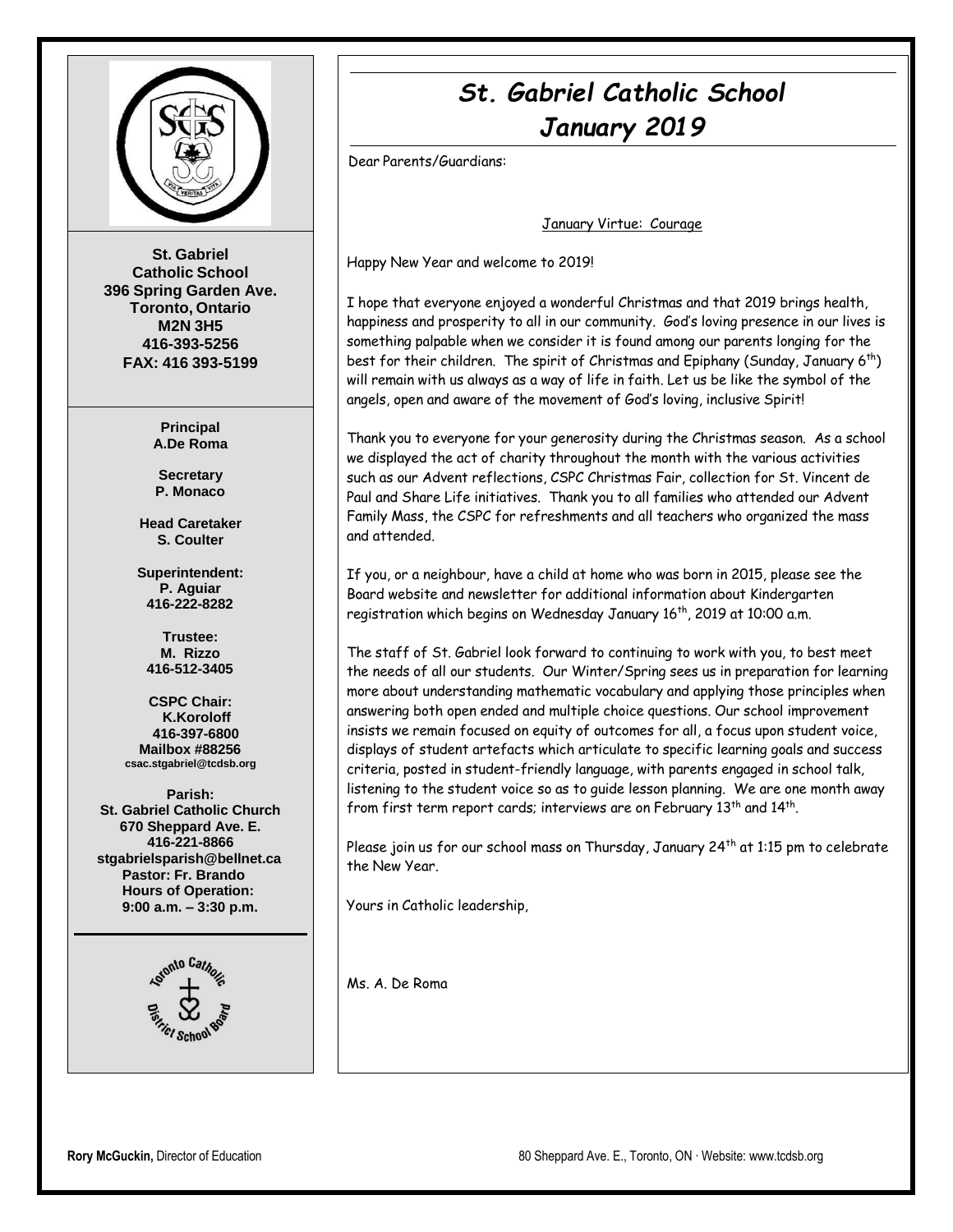# **ST. GABRIEL SCHOOL HOURS 2018-2019 SCHOOL YEAR**

**Start of School Day**: 9:00 a.m. **Morning Recess:** 10:42 a.m. to 10:57 a.m. **Lunch Hour**: **11:45 p.m. to 12:45 p.m. Afternoon Recess:** 2:10 p.m. to 2:25 p.m. **Dismissal:** 3:30 p.m.

### **SAFE SCHOOL ARRIVAL PROGRAM**

Please leave a message by calling the school at **416-393- 5256** when your child will be absent or late. Please make sure that all students who arrive late check in at the front office.

#### **NUTRITION PROGRAM NEWS**

We continue to offer a Nutrition Program under the direction of Rosa San Luis our coordinator and the number of parent volunteers who come to help on a daily basis. Students continue to be nourished and enjoy a daily healthy snack to help them with their growth development and academics. Thank you for your generous support in term one! We will be asking for term two donations shortly. Please remember that if you donate \$20 or more, The Angel Foundation will issue a tax receipt that will be mailed directly to your home. A sincere thank you in advance.  $\odot$ 

### **ST. GABRIEL'S MASS TIMES AND YOUTH CHOIR**

St. Gabriel's Parish mass times:

Saturday 4:30 Sunday 8:30, 10:30, 12:30

#### **MONTHLY VIRTUES**

Monthly Virtues are celebrated by all TCDSB's schools. Throughout the year we will be recognizing students each month by honouring those students who have demonstrated the virtue of the month through their words and actions.

> September – Hospitality October – Gratitude November – Peace **December – Charity** January – Courage February – Love March – Forgiveness April – Justice May – Compassion June – Faithfulness

The following students were recognized for their demonstration of **charity:**

- Brennan Kua
- Ava Quadros
- Jordan O'Brien
- Madeleine Meli
- Agustin Gross
- Lumi Kim
- Pedro Gallo
- Rylee Keir
- Jeannie Chan
- Brayden Marchak
- Melissa Han
- Ian Saldivar-Brittain
- Matia Lee
- Vince Cabaltera
- Nicolas Saldivar-Brittain
- Leianne Tupaz
- Jhaynard Mamuad

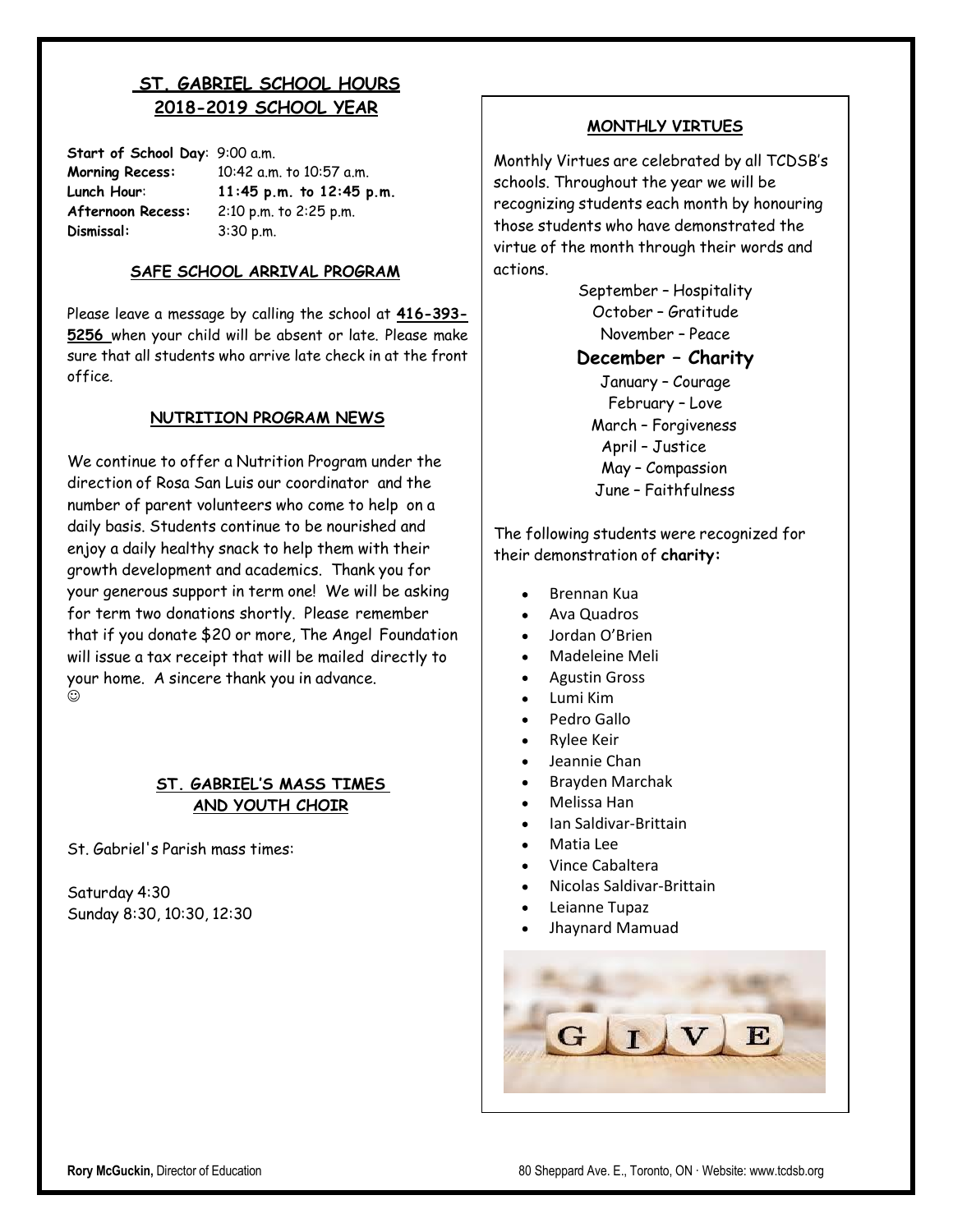## **The Facts on Education:**

*What is the best way for students to learn mathematics?*

#### *[www.cea-ace.ca/facts-on-education](http://www.cea-ace.ca/facts-on-education)*

Starting from early childhood, we make sense of the objects and space we experience. Effective teaching builds on students' mathematical experiences, which differ among individuals and across contexts. High expectations for performance, initiative and independence support achievement. Even young children can reason mathematically.

People learn mathematics when they wrestle with problems, connect them with their prior mathematical knowledge, and develop coherent and relevant methods and explanations. Teachers can help students learn mathematics by engaging them in this way. Students understand procedures better if they have the opportunity to manipulate concrete materials to represent mathematical operations (e.g., using blocks to represent place value: a cube to represent one, a stick made of 10 ones, a square made of 10 sticks, etc.), and to talk about reasons for their procedures. Calculators and other technologies can be useful tools for exploration of patterns and relationships, but children still need to be able to perform calculations and understand them without reliance on the technologies.

Regular and effective feedback from teachers and peers supports students' mathematical learning when it focuses on noticing patterns, exploring predictions, and explaining reasoning. Students' errors are best viewed as opportunities to clarify incomplete understanding and can help teachers know what concepts need more exploration. Mathematics curriculum should build topics onto each other. The sequence of these topics is more important than matching agerelated stages. An overloaded curriculum can be a barrier to learning. Teachers need to be comfortable with mathematics and have conceptual understanding. Their teaching benefits from collaborative planning that focuses on the central ideas of mathematics.

Language skills are necessary for learning mathematics. Teaching should recognize that a students' first language may be one important resource in their mathematics learning. Children from disadvantaged backgrounds can benefit with intervention in the early years to connect mathematics to their experiences and thus increase their comfort with it.

Conceptual understanding (knowing why something works), fluency with calculations (comfort with basic mathematics facts and procedures), and problem solving work together in mathematical learning. However, no high quality research supports any kind of ideal ratio between such focuses; they are all necessary.

#### **2019-2020 KINDERGARTEN REGISTRATION**

Kindergarten registration will begin on Wednesday, January 16, 2019 at 10:00 a.m. EST. Parents/guardians with JK/SK children will have an opportunity to **apply on-line only** using the "Student On-line Application for Registration" platform known as S.O.A.R. Parents will also be able to schedule their meeting with the school on the electronic application. The link for S.O.A.R. is: [http://soar.tcdsb.org.](http://soar.tcdsb.org/) In preparation for the scheduled meeting with the school, parents will be asked to refer to the information enclosed in this package. The following documents will be required at the time of your meeting with the school:

- Child's Birth Certificate or Passport/Immigration documents if child was not born in Canada
- Child's Catholic Baptismal Certificate (or proof of Catholicity of parent)
- Proof of residency in Toronto (some examples: utility bills, lease agreements, proof of purchase)
- Immunization Record
- Application for Direction of School Support (ADSS) form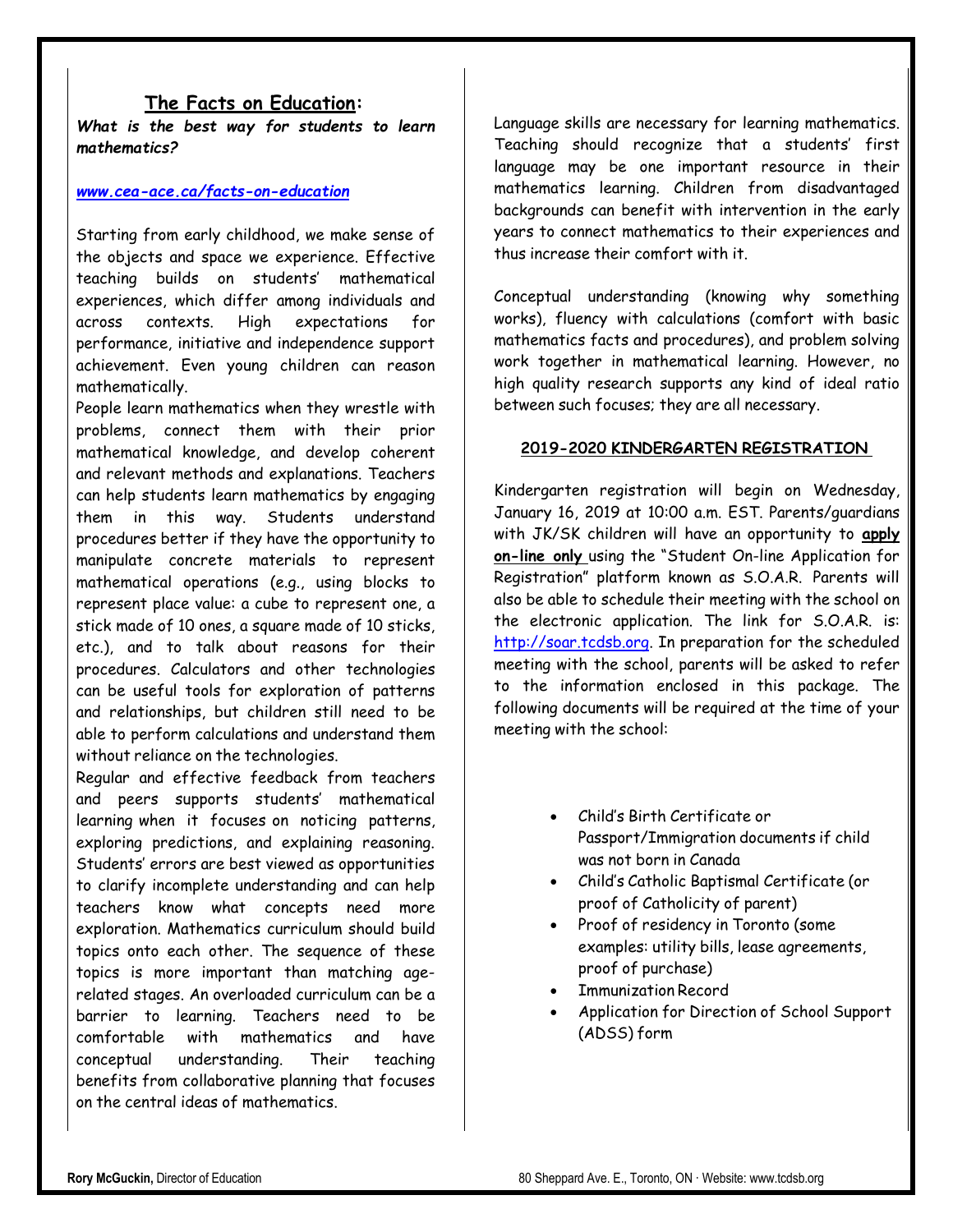### **TORONTO CATHOLIC DISTRICT SCHOOL BOARD TRUSTEES 2018-2019**

#### **Wards**

| 1.  | <b>Joseph Martino</b>                  | 416-512-3401 |
|-----|----------------------------------------|--------------|
| 2.  | <b>Markus de Domenico</b>              | 416-512-3402 |
| 3.  | Ida Li Preti                           | 416-512-3403 |
| 4.  | Teresa Lubinski                        | 416-512-3404 |
| 5.  | Maria Rizzo, Chair                     | 416-512-3405 |
| 6.  | <b>Frank D'Amico</b>                   | 416-512-3406 |
| 7.  | <b>Michael Del Grande</b>              | 416-512-3407 |
|     | <b>Vice Chair</b>                      |              |
| 8.  | <b>Garry Tanuan</b>                    | 416-512-3408 |
| 9.  | Norm Di Pasquale                       | 416-512-3409 |
| 10. | Daniel Di Giorgio                      | 416-512-3410 |
| 11. | Angela Kennedy                         | 416-512-3411 |
| 12. | <b>Nancy Crawford</b>                  | 416-512-3412 |
|     | <b>Taylor Dallin</b>                   |              |
|     | <b>Student Trustee</b><br>Joel Ndongmi |              |
|     | <b>Student Trustee</b>                 | 416-512-3417 |

#### **St. Gabriel Parent Council News**

Happy New Year from your CSPC! Now that the Christmas season is over, it's time to look forward to summer! With that said, please mark your calendars and save the date accordingly-St. Gabriel's Annual Fun Fair will take place on **Saturday June 1st, 2019**. We will be having our first sub-committee meeting for the Fun Fair on **Thursday January 10th 2019** at 7pm at the school. If any parents from the school community are interested in helping with the planning of the Fun Fair please join us at this meeting.

The CSPC would like to thank all St. Gabriel families for their continued support with CSPC activities. December was a very busy month for the CSPC. The Big Box of Cards was a success; congratulations to Ms. Silva and Mrs. Pacheco's JK/SK class that won the pizza party for selling the most boxes in the school. Congratulations also to raffle prize winners chosen from those students that sold more than three boxes: Oliver from Ms. Gauthier's class (\$25 Cineplex); Sebastian from Ms. Noonan's class (\$25 Indigo); Olivia from Ms. Vaz's class (\$25 Toys'r'us) and Phoenyx from Ms. Porter's class (\$25 Mastermind Toys). The CSPC still has boxes available to purchase so if you are interested please contact Kristina (CSPC Chair) at cspc.stgabriel@tcdsb.org.

St. Gabriel families also enjoyed Movie Night that was held early in December. The movie "Hotel Transylvania 3" was a big hit with all of the students along with the popcorn provided by Cineplex and juice boxes. Our next Movie Night will take place on **Friday March 1st, 2019**.

Thank you also to all families that donated gifts for St. Gabriel's Annual Christmas Fair. The students had a great time shopping for their loved ones. Thank you to the Grade 8's that helped the younger students with the wrapping of their gifts. The day was a great success and a much-loved tradition here at St. Gabriel's.

We look forward to many more exciting events in 2019! Please join us for our next CSPC general meeting on **Monday January 14th 2019** at 7pm at the school. All are welcome to attend.